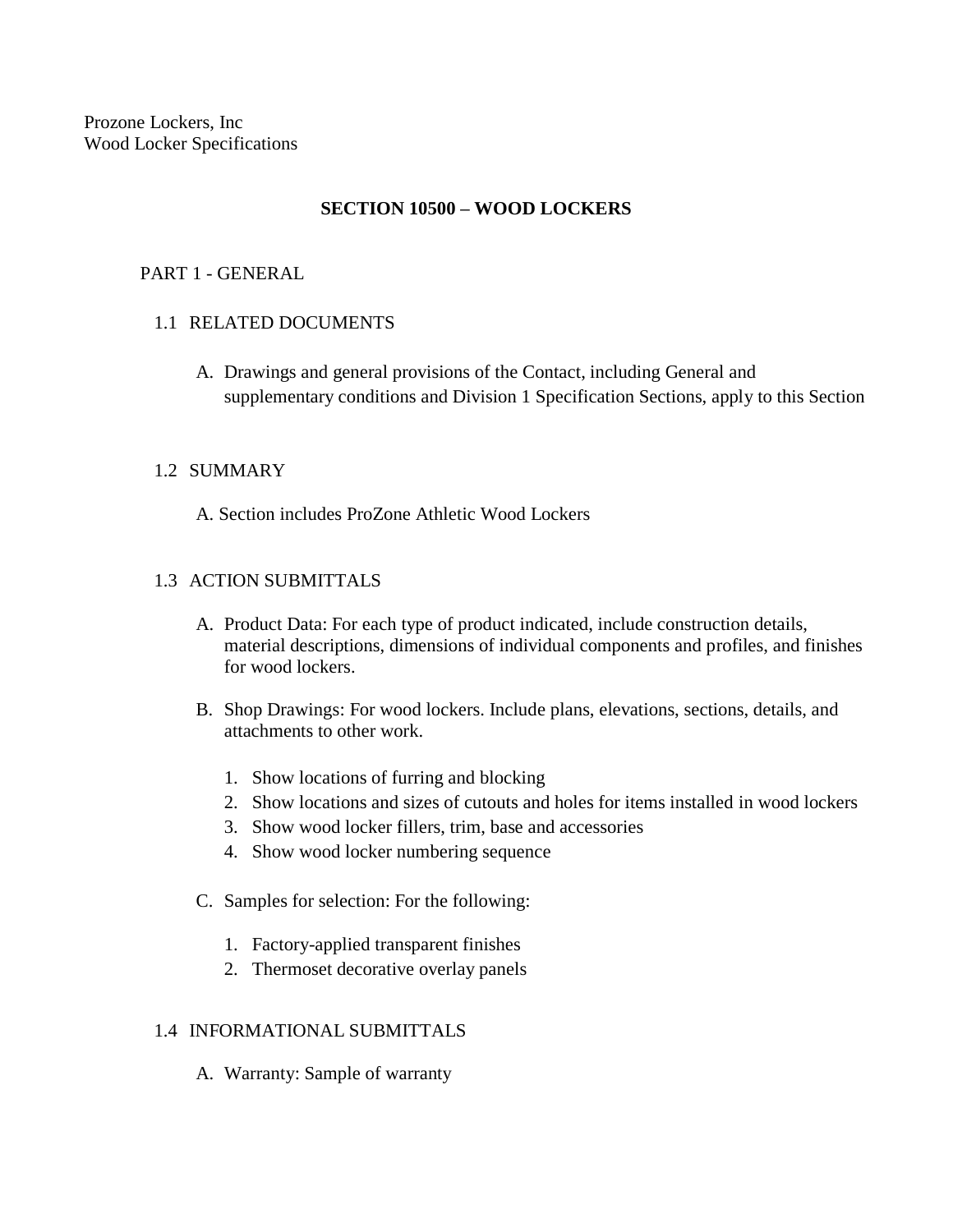### 1.5 CLOSEOUT SUBMITTALS

A. Maintenance Data: For adjusting, repairing and replacing wood locker doors and locking mechanisms to include in maintenance manuals.

## 1.6 MATERIALS MAINTENANCE SUBMITTALS

- A. Furnish extra materials that match products installed and that are packaged with protective covering for storage identified with labels describing contents.
	- 1. Full size wood locker doors, complete with specified door hardware. Furnish no fewer than one door of each type and color installed.

## 1.7 QUALITY ASSURANCE

- A. Architectural Woodwork Institute: AWI Quality Standards.
- B. Installer Qualifications: Manufacturers authorized representative who is trained and approved for installation of lockers required for this project.

## 1.8 DELIVERY, STORAGE AND HANDLING

A. Do not deliver wood lockers until painting and similar operations that could damage lockers have been completed in installation areas. If wood lockers must be stored in other-than-installation areas, store only in areas where environmental conditions are same as that in the final installation location and comply with requirements specified in Project Conditions Article.

### 1.9 PROJECT CONDITIONS

- A. Environmental limitations: Do not deliver lockers or install wood lockers until spaces are enclosed and weather tight, wet work in spaces is complete and dry, and temporary HVAC system is operating and maintaining ambient temperature between 60 and 90 degrees.
- B. Field Measurements: Verify actual dimensions of concealed framing, blocking, and reinforcements that support wood lockers by field measurements before fabrication

### 1.10 WARRANTY

- A. Special Warranty: Manufacturer's standard form in which manufacturer agrees to repair or replace components of wood lockers that fail in materials or workmanship within warranty period.
	- 1. Failures include, but are not limited to the following: a. Structural failures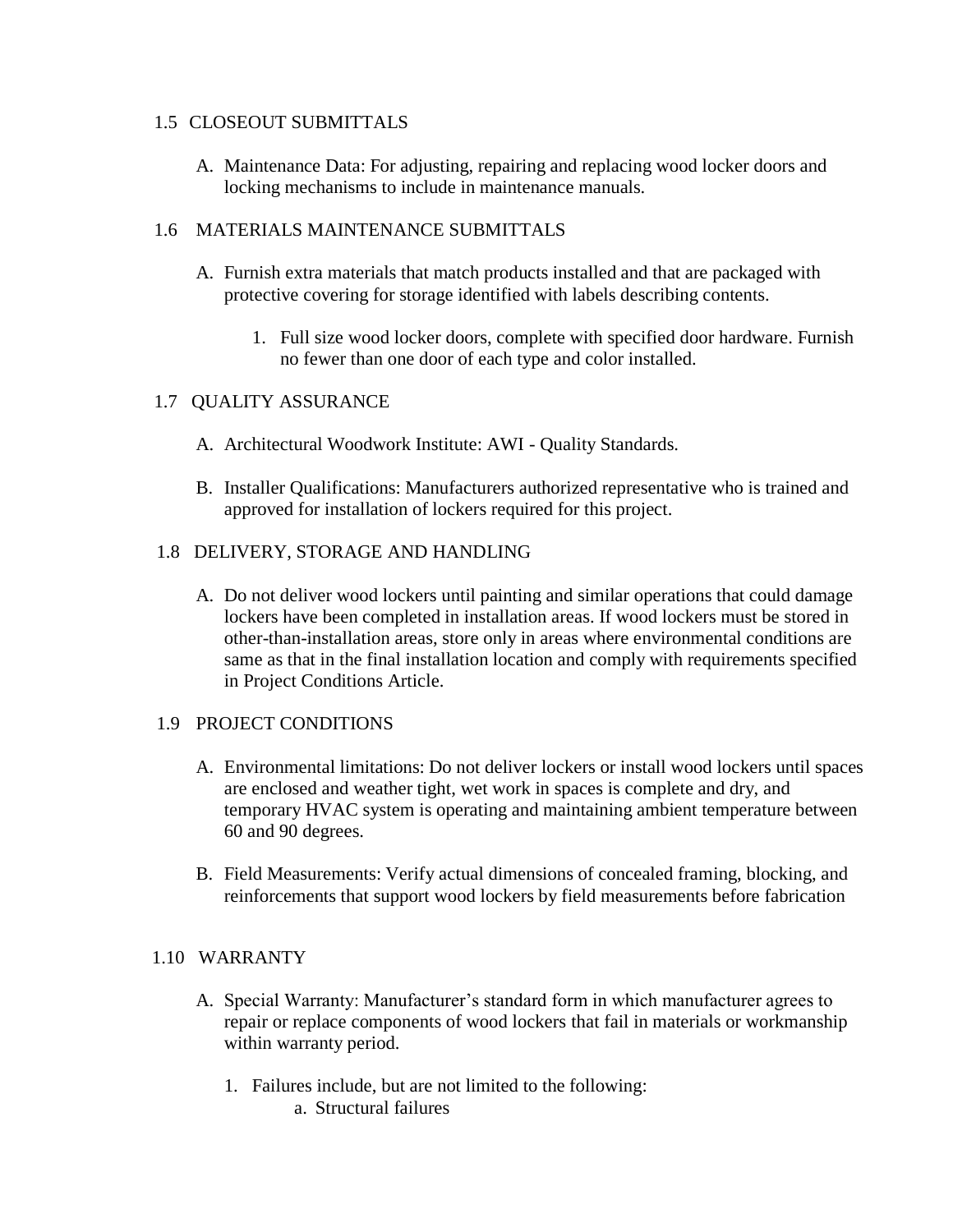- b. Faulty operation of locks or hardware
- c. Deterioration of wood, wood finishes and other material beyond normal use.
- 2. Warranty Period: Five (5) years from date of substantial completion. One (1) year for locking mechanisms.

## PART 2 – PRODUCTS

### 2.1 MANUFACTURERS

A. Acceptable manufacturer:

Prozone Lockers, Inc. 611 Rotterdam Industrial Park Schenectady, NY 12306 Toll Free: (866)-943-7210 Sales@prozonelockers.com [www.ProzoneLockers.com](http://www.prozonelockers.com/)

- B. Substitutions: Not permitted.
- C. Requests for substitutions will be considered in accordance with General **Provisions**

### 2.2 Athletic Wood Lockers

- A. Locker Body Construction: Sides, tops, bottoms and shelves to be 3/4" A-1 sliced Veneer on plywood core. Wood Species: (PICK ONE) Maple, Cherry, Red Oak, White Oak, Mahogany, Walnut, Custom species or stained.
- B. Locker Edges: All exposed edges of lockers including shelves are to be Hardwood Edging
- C. Finish: All lockers are to be finished with a 3-coat UV-cured catalyzed finish, for moisture resistance. Hand sanding between coats.
- D. Anti-Microbial: All lockers to receive ProZone's Exclusive Anti-Microbial PRO Guard Shield on all locker faces and edges.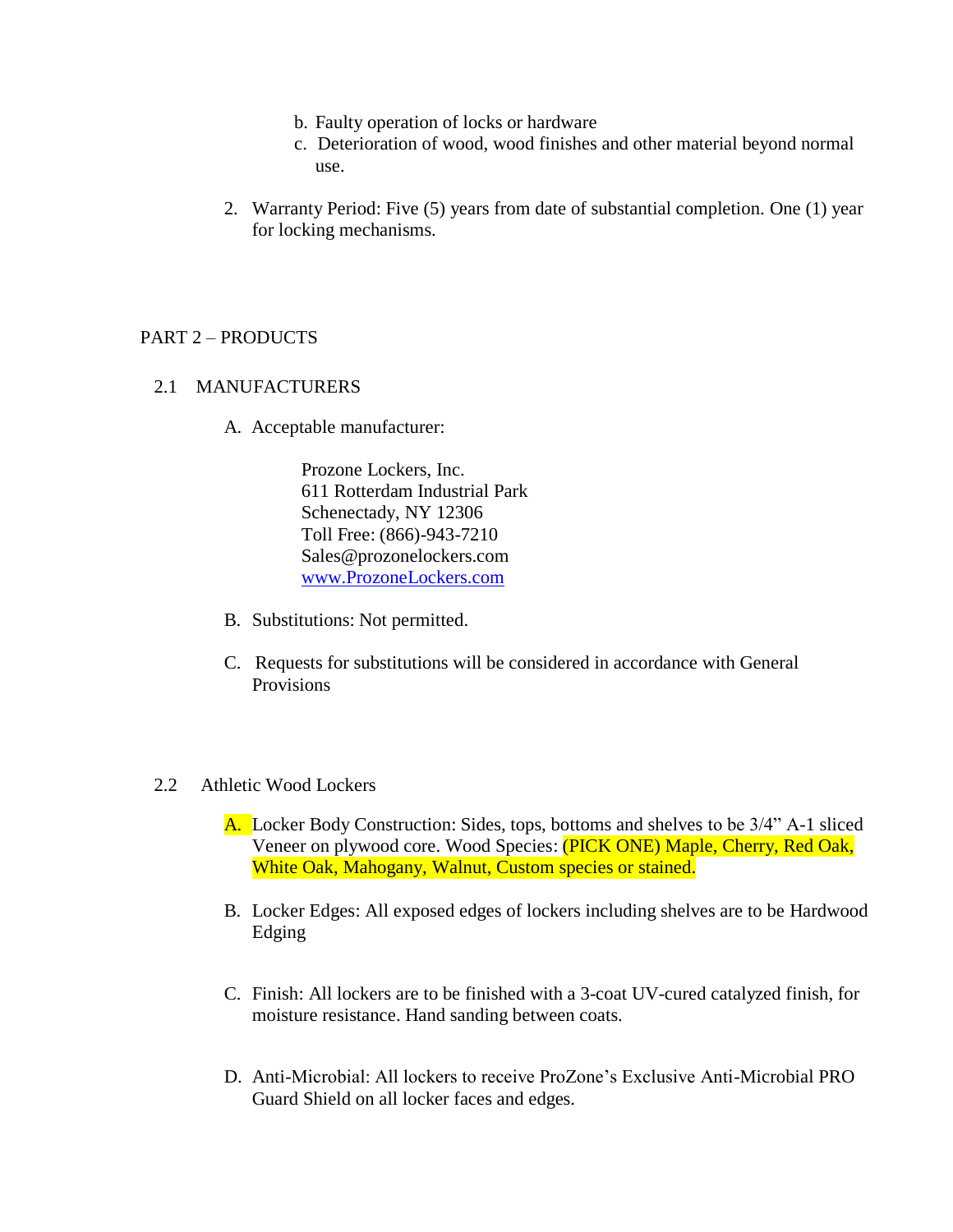### 2.3 MATERIALS

- A. Solid Wood, Clear hardwood lumber, selected for compatible grain and color
- B. Furring, Blocking, Shims, and Hanging strips: Softwood or hardwood lumber. Kiln dried to less than 15 percent moisture content.
- C. Anchors: Select material, type, size and finish required for each substrate for secure anchorage.
- D. Wood Support Base: 2-by-4 inch nominal-size lumber treated with manufacturer's standard preservative-treatment process.

## 2.4 WOOD LOCKER HARDWARE

- A. General: Provide manufacturers standard wood locker hardware, complying with the requirements in this section.
- B. Hinges (European Type): Fully concealed, self closing, nickel-plated steel, with not less than 125 degrees of opening.
- C. Wire Pulls: Back mounted, 4 inches long, 5/16" in diameter or knob.
- D. Exposed hardware finishes: Stainless Steel unless otherwise indicated.

### 2.5 DOOR LOCKS

- A. General: Fabricate wood lockers to receive locking devices. Provide one locking device for each wood locker door, unless otherwise indicated. (PICK ONE)
- B. Cam Padlock Hasp: Surface mounted steel; furnished to match other wood locker hardware.
- C. Masterlock: Built in combination lock. Surface mounted steel; furnished to match other wood locker hardware.
- D. Digilock: Digital lock. Surface mounted steel; furnished to match other wood locker hardware.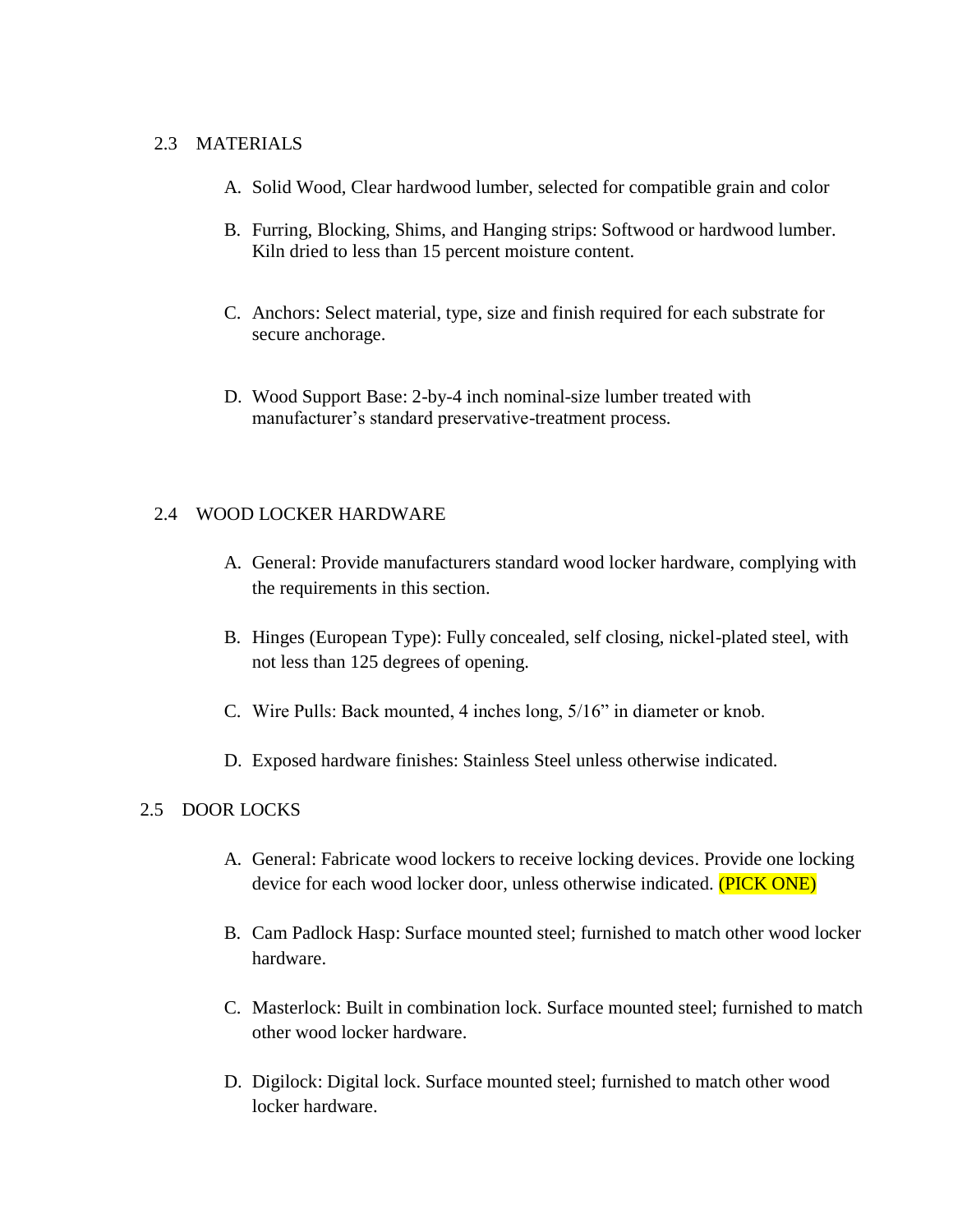E. Heavy duty 5-pin tumbler key lock. Furnished to match other wood locker hardware.

### 2.6 LOCKER ACCESORIES

- A. Hooks: Manufacturer's standard, ball pointed aluminum or steel; finished to match other wood locker hardware. Provide hooks as indicated on drawings.
- B. Name Plate Holders: 2" x 12", Chrome finished name plate holders.
- C. Wood Base: to be vinyl base or wood base. (OPTIONAL)
- D. Crown Molding: Matching crown molding same wood species and finish as locker. (OPTIONAL)
- E. Wood Framed Mirror (OPTIONAL)
- F. Lock Box (OPTIONAL)
- G. Clothes rod (OPTIONAL)

### 2.7 FABRICATION

- A. Fabricate wood lockers to dimensions, profiles and details indicated
- B. Fabricate wood lockers square, rigid, without warp and free from chips and defects.
- C. Manufacturers standard construction: Doweled and glued construction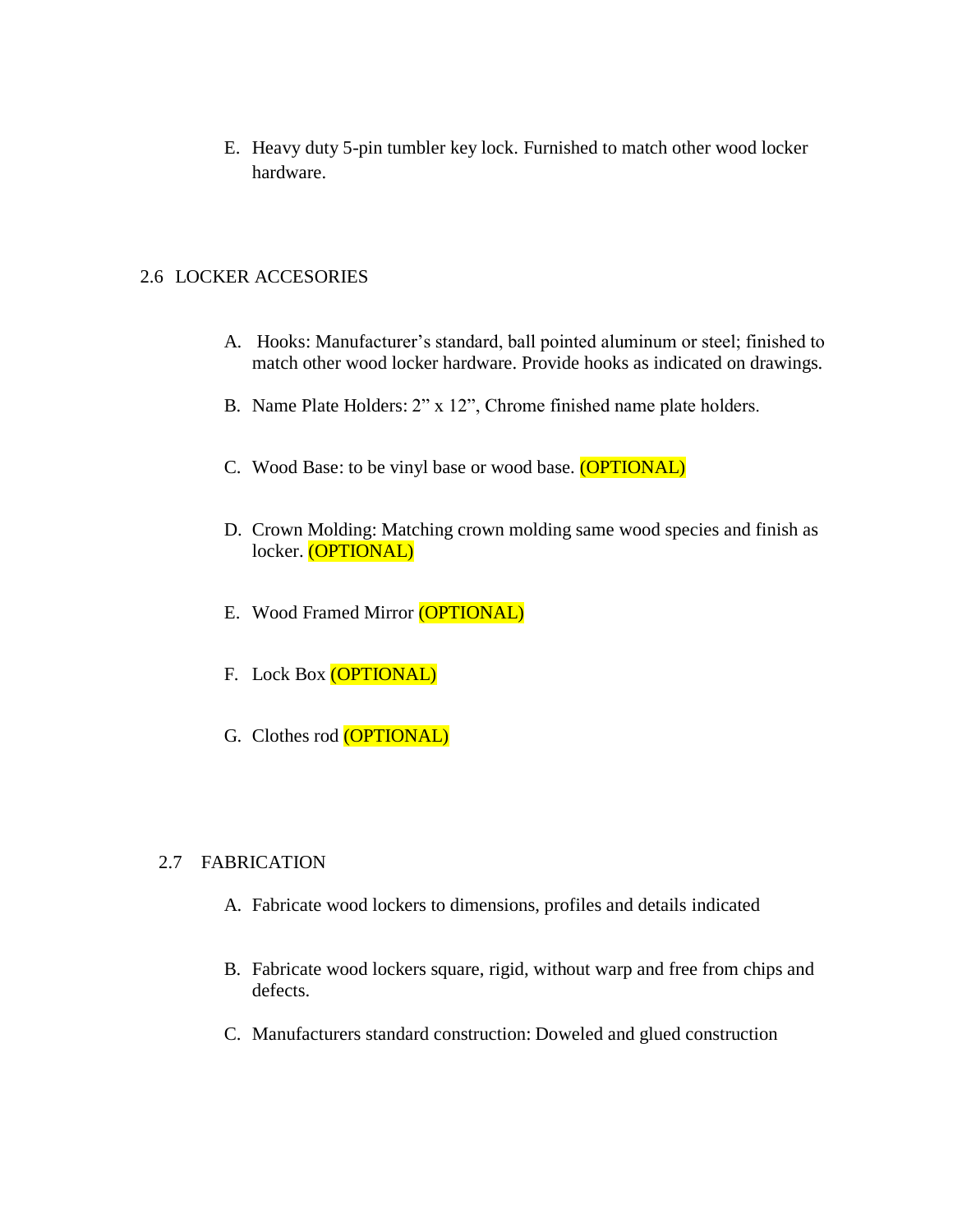### PART 3 – EXECUTION

#### 3.1 EXAMINATION

- A. Examine walls, floors and support bases for compliance with requirements for installation tolerances and other conditions affecting wood locker installation.
- B. Verify that bases and furring are in position and ready to receive lockers.
- C. Proceed with installation only after unsatisfactory conditions have been corrected.

#### 3.2 PREPARATION

A. Condition wood lockers to average prevailing humidity conditions before installation

#### 3.3 INSTALLATION

- A. Install wood lockers level, plumb and true; use concealed shims
- B. Connect groups of lockers together with manufacturer's standard fasteners, through predrilled holes, with no exposed fasteners on face frames. Fit wood lockers accurately together to form flush, tight, hairline joints.
- C. Install wood lockers without distortion so doors and drawers fit openings properly and are accurately aligned. Adjust hardware to center doors and drawers in openings, providing unencumbered operation.
- D. Scribe and cut corner and filler panels to fit adjoining work using fasteners concealed where practical
- E. Provide and install wood trim finished to match locker doors.

### 3.4 ADJUSTING, CLEANING, AND PROTECTING

A. Clean, lubricate and adjust hardware, Adjust doors to operate easily without binding.